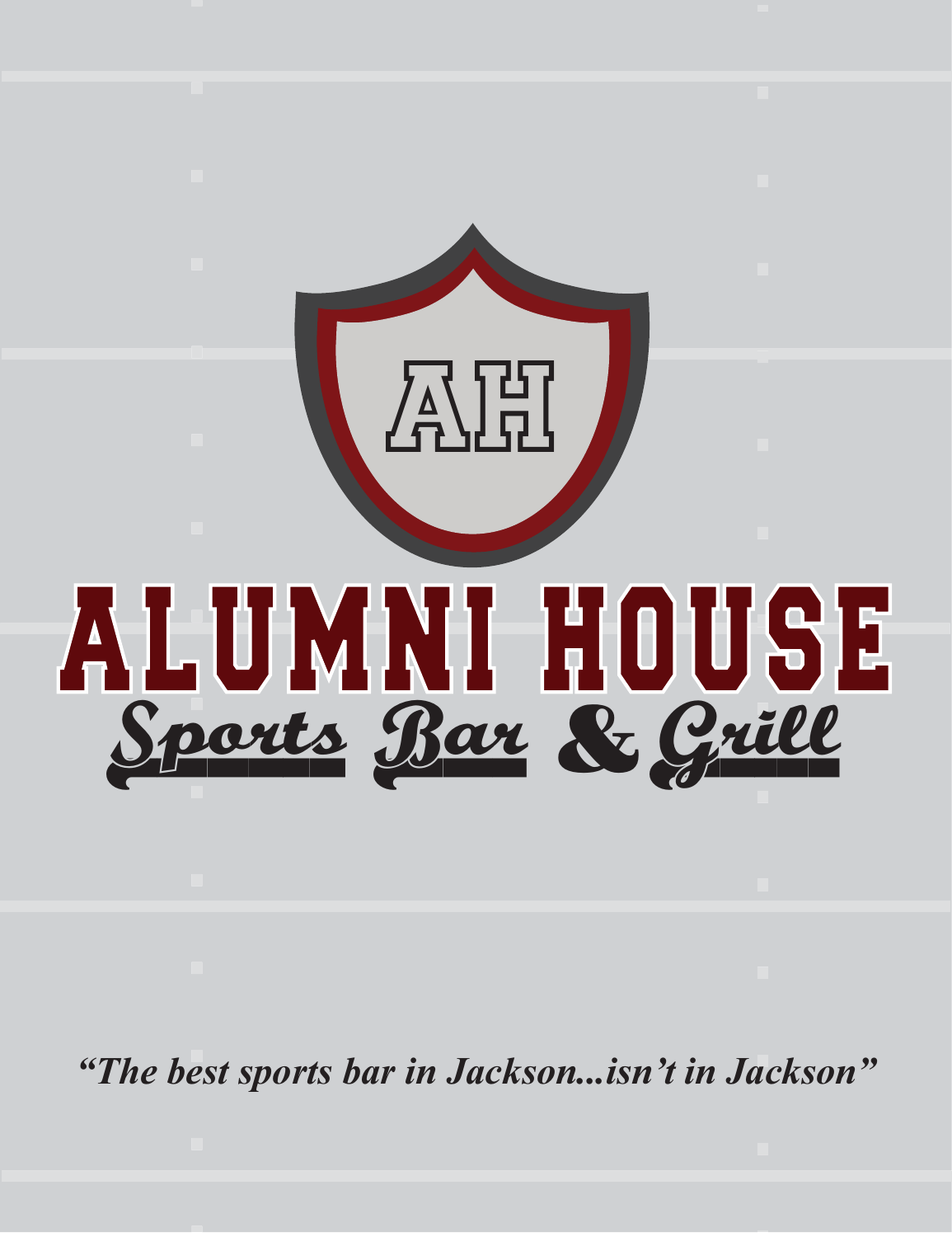

#### Onion Rings

*House-battered Rings served with our famous Comback dressing 850*

#### Combo Platter

*Miniature Cheese Sticks, Hand- battered Pickles, & Chicken Poppers 1150*

#### Thai Shrimp

*Popcorn Shrimp tossed in our Thai sauce served with ranch dressing 895*

### Queso Dip

*Tangy cheese dip with fresh tortilla chips 795 (Add Seasoned Ground Beef 199)*

#### Nachos

*Fresh Tortilla Chips with Roasted Peppers & Corn, and Queso smothered with: Ground Beef - Pork - Chicken 795 (Add Steak 1.00 more)*

#### Cajun Popcorn

*Crawfish Tails, lightly battered and served with cocktail sauce 895*

### Cheese Fries

*Fresh Fries topped with Cheddar Jack Cheese 695 (add Jalapenos or Bacon 050)*

#### Cheese Stix

*Fresh Mozzarella Sticks hand-rolled in Italian bread crumbs; served with Marinara sauce 850*

Beef Sliders *3 Mini Hamburgers Just right for Snackin' 695 (add cheese 075)*

#### Wingin' It

*Plain, Buffalo Hot, Buffalo Mild, Honey BBQ, Tiger, Thai: Six - 795 Twelve - 1095 Eighteen - 1495*

#### Buffalo Chicken Tenders

*Boneless Chicken, hand battered, dipped in any of our sauces 850*

#### Crab Claws

*Jumbo blue Crab Claws fried or marinated in citrus and herbs; served with our homemade cocktail sauce 1095*

### Fried Pepper Jack Cubes

*Just like our homemade cheese sticks, but smaller and spicier! 595*

#### Bacon Wrapped Grilled Shrimp

*Eight Bacon-Wrapped Shrimp grilled to perfection on a bed of roasted corn and red peppers with a creole creme sauce 1295*

### Beef Burrito

*This is the Big One! One and half pounds of seasoned beef topped with our homemade queso cheese dip. Perfect for Sharing! 995*

#### Quesadilla

*Jalapeno Flour Tortilla stuffed with Cheddar & Jack Cheese: Grilled Chicken, Steak or Seasoned Beef 850 (Add Peppers/Onions 050)*

Hand-Battered Mushrooms *Lightly-battered Button Mushrooms served with ranch 695*

#### Spicy Fried Green Beans *Crisp Green Beans hand-battered served with dipping sauce 695*

Loaded Potato Skins *Roasted Potato Halves stuffed with cheese and Hickory-smoked Bacon 795*

#### Hand-Battered Pickles

*(Pickle Spears or Chips)*

*A Southern Tradition! Served with our Famous Comeback dressing 850*

**Notice:**

**Consuming raw or undercooked meat, poultry, seafood, shellfish, or eggs may increase your risk of foodborne illness, especially if you have certain medical conditions**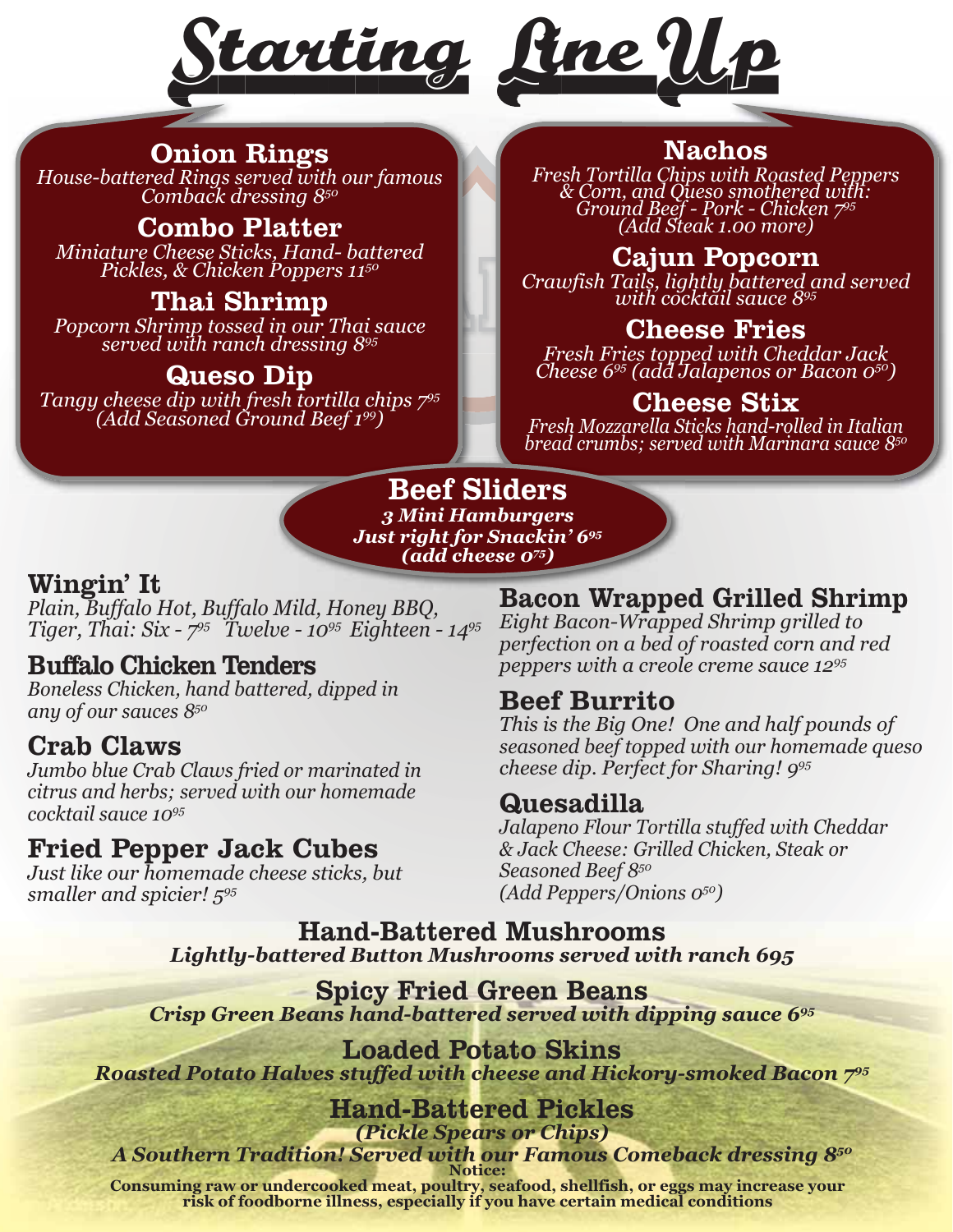

*These Great Entrees are served with your choice of any two Sidelines*

Shrimp *Grilled or dipped in our special batter and slightly fried; served with Hushpuppies and cocktail sauce 1450*

## $\#$ *euse-Battered* Catfish

*Fresh Farm-raised Catfish sliced thin and flash fried for crispness 1250*

## Chicken Breast

*8-oz Chicken Breast, grilled to perfection; Make it Blackened, Buffalo, or Fried 1095*

## Lemon Pepper Crusted Atlantic Salmon

*8-oz Fillet, pan seared to medium and served with Sauteed Spinach and Roasted Rosemary Potoates 1495*

Grilled Tilapia *Lightly seasoned & grilled to perfection; topped by a delicious lemon butter sauce 1595*

#### Alumni House Sirloin AUH

*10-oz USDA Hand-cut Sirloin, grilled to perfection 1495*

Ribeye *12-oz USDA Choice Ribeye, seasoned and grilled to your temperature 1975*

## Combo Dinner

*Fried Shrimp and Catfish served with Hushpuppies 1795*

# Chopped Sirloin *USDA Choice Chopped Sirloin served with*

*Grilled Onions and Gravy 1050*

## Grilled Chicken Alfredo

*Fettuccine Pasta tossed with a Garlic Cream Sauce and topped with Grilled Chicken (Served with Side Salad Only) 1495*

## Country Fried Steak

*Our Big 8-oz Beef Steak, lightly coated and fried; topped with country gravy 1195*



*We feature a Regional Favorite Soup Every Day of the Week* 

Bowl -  $5^{99}$ 



Roasted Peppers & Corn French Fries Fried Okra Grilled Vegetables

Garlic Mashed Potatoes Sauteed Spinach Sauteed Green Beans Baked Potato

Cole Slaw Side Salad Fresh Fruit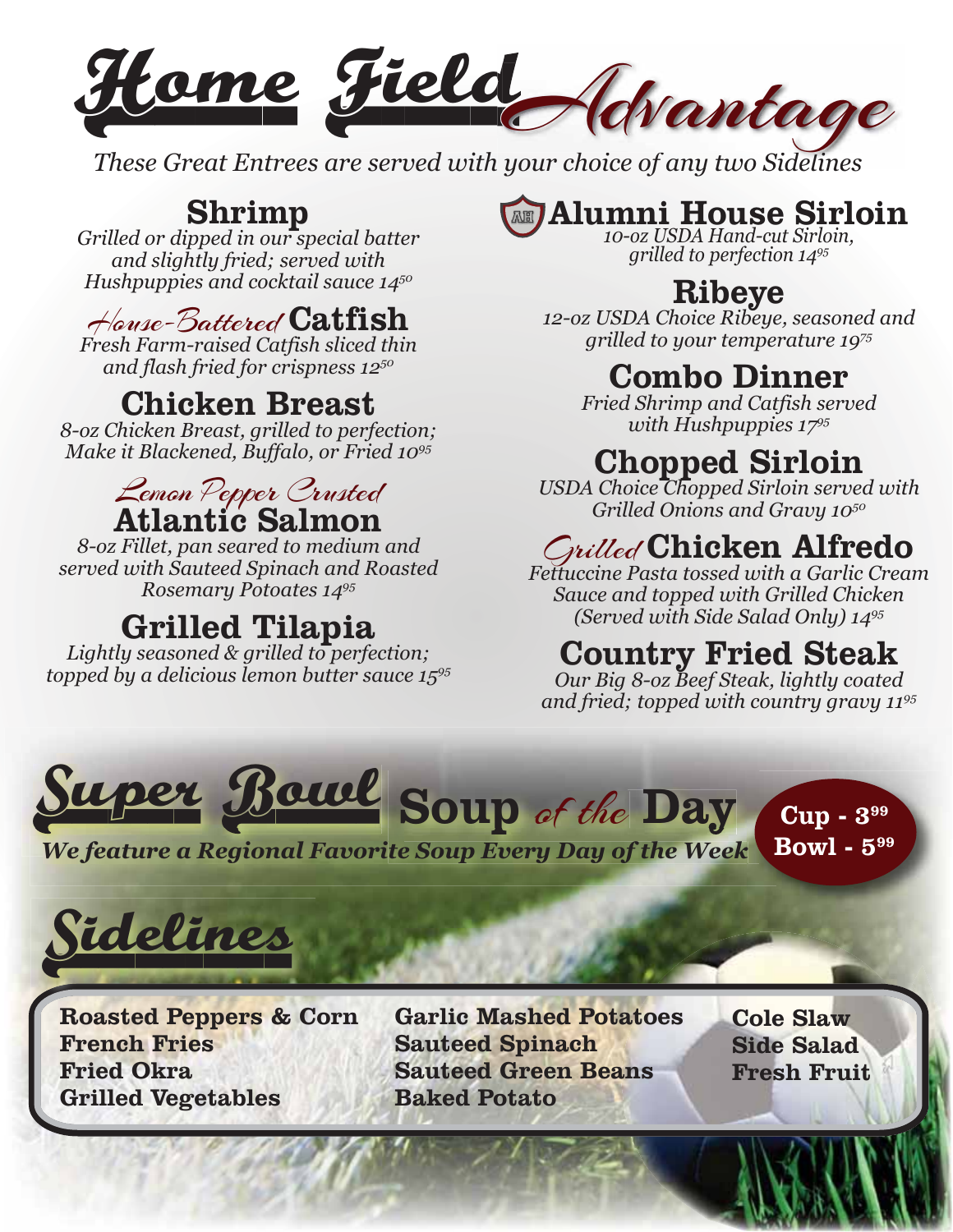*Some with Chef's Homemade Dr*<br>Fried catfish, lettuce, and tomatoes All

*All Seafood Po-Boys come with Chef's Homemade Dressing* Catfish Po-Boy *Classic po-boy with fried catfish, lettuce, and tomatoes 995*

Fried Crawfish Po-Boy *Our classic po-boy with fried crawfish tails,lettuce, tomato 995*

#### Fried Shrimp Po-Boy

*What can we say about this that hasn't already been said! 9<sup>95</sup>*



**Salads served with your choice of** *these house-made dressings: Comeback, Balsamic Vinaigrette,* **Honey Mustard, Bleu Cheese, Ranch,** *Honey Mustard, Bleu Cheese, Ranch, Raspberry Vinaigrette, & 1000 Island*

#### Chef Salad

*bacon, cucumber, tomato, and cheese 8 bacon, cucumber, tomato, and cheese 8<sup>95</sup>*

#### Taco Salad

*Jalapeno tortilla shell filled with our garden fresh greens: with choice of beef, pork, or chicken, cheese, roasted peppers and corn, and sour cream 895*



*<i>Blackened Shrimn*  $0^{95}$ *Blackened Shrimp 9<sup>95</sup>*

#### The Steakhouse

*Grilled tenderloin tips over romaine lettuce, with diffusive to diffuse and the cheminal space and* **crumbled bacon 10<sup>***5***</sup>** 

 $\mathbf{T}\mathbf{y} \mathbf{\text{ } Cobb}$ Grilled chicken, bacon, bleu cheese and *Grilled chicken, bearts of spring mix*  $9^{50}$ *egg over hearts of spring mix 9<sup>50</sup>*

Chicken Salad *<u>Nicken breast tenders over tossed areens S</u> chicken breast tenders over tossed greens 8<sup>50</sup>*

#### Grilled Ahi Tuna Salad

*6-oz Fillet, seasoned and seared, on top of tomatoes, sliced almonds with dressing tomatoes, such almonds with dressing of your choice 12<sup>95</sup>*

*Our wraps are served with Fries, Roasted*

That's a Continues of your choice 12<sup>ys</sup><br> *Our wraps are served with Fries, Roasted*<br> **Southwest Wrap**<br> *Blackened chicken, lettuce, roasted peppers and corn in a jalapeno*<br>
cheddar wrap S<sup>95</sup> *Red Peppers & Corn, Cole Slaw, or Fresh Fruit* Southwest Wrap *Blackened cheddar wrap*  $8^{95}$ *cheddar wrap 895 Red Peppers & Corn, Cole Slaw, or Fresh Fruit*

Chicken Wrap *Grilled or fried breast strips with romaine lettuce and tomato 895*

Grilled Steak Wrap *house squce*  $11^{95}$ *house sauce 1195*

Thai Shrimp Wrap *Grilled or fried shrimp tossed in a Thai sauce with fresh greens and tomatoes 995*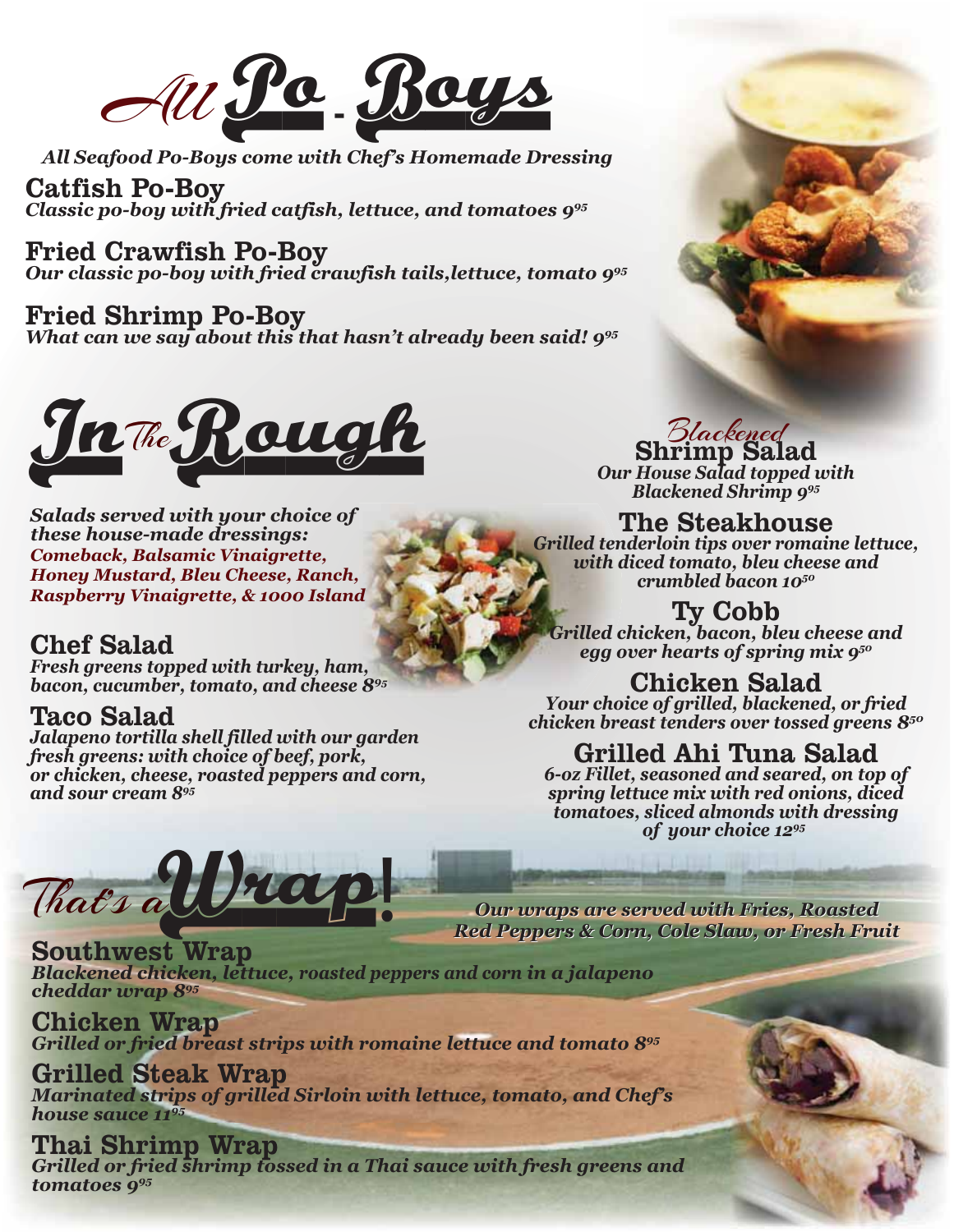

*All Burgers and Sandwiches are served with a generous portion of Fries*

**Southwest Burger**<br>Classic cheeseburger with cheddar, bacon, *Classic cheeseburger with chemical*,  $\frac{1}{2}$  *called squee 0<sup>95</sup>* 

# *onion ring, and BBQ sauce 995*

**Mushroom Burger**<br>Our 'Huge' burger smothered in mushrooms *Currence on the mushroom*<br>*Our smothered on a fadd hacon o<sup>50</sup> and swiss cheese 995 (add bacon 050)*

# Fried Egg Burger<br>Our classic hand-patted cheeseburger with

*Our classic hand-patted cheeseburger with cheddar, bacon, & topped with a fried egg 995*

# Black and Blue **Burger**<br>A blackened burger with melted bleu

*A blackening burger with melting backening backening backening by cheese and bacon*  $9^{95}$ *cheese and bacon 995*

# **Spicy Buffalo Bird**<br>A hand-battered chicken breast dipped in any

*A hand-battered chicken breast dipped in any of our Wing Sauces with ranch dressing 9<sup>95</sup>*

# **Philly Cheesesteak**<br>Sirloin steak grilled to perfection with

*sions, penners, and provolone cheese 1 onions, peppers, and provolone cheese 1195*

**Pulled Pork**<br>Applewood smoked Boston butt, smoked in*house with our special BBO squce 895 house with our special BBQ sauce 895*

# **Hamburger**<br>Fresh ground beef with

*<i><u>Iettuce</u>*, tomato, onion, pickles *details mayo 8<sup>95</sup> <i>details* and mayo 8<sup>95</sup> *and mayo 8<sup>95</sup>*

**Cheeseburger**<br>our classic burger with cheddar, swiss, or *pepper jack cheese 95º (add bacon 05º) pepper jack cheese 950 (add bacon 050)*

**Double** " $7a$ t" **Burger**<br>Two of our huge 8-oz hamburger patties *combined to form our delicious 'Fat' combined to form our delicious 'Fat' Burger, topped with cheddar cheese 1295*

#### Grilled Cheese Hamburger **DO YOU LOVE HOMEMADE GRILLED CHEESE? DO YOU LOVE OUR FAMOUS HAMBURGERS?**

*Get the best of* **BOTH** *with our new sandwich. Start with our 8-oz patty, grilled to perfection, <u>usith vour choice</u> of cheese 12<sup>95</sup> with your choice of cheese 12<sup>95</sup> with yo*

## Chicken Parmesan Sandwich

*A hand-battered chicken breast, topped hand-batt with mozzarella cheese sticks & marinara sauce 1095 sauce* 10<sup>95</sup>

### **Following sandwiches served on your choice of White, Wheat or Marble Rye**

Classic Club Sandwich *Turkey and ham stacked with bacon, lettuce, tomato, and mayo; with your choice of bread 7<sup>95</sup>*

## Chicken Bacon Melt

*Grilled breast of chicken with bacon, mushrooms, jack cheese, and honey mustard on the side 895*

## Patty Melt

*Our fresh ground beef, sautéed onions, cheddar and jack cheeses, and mayo 9<sup>75</sup> (add bacon or mushrooms 050)*

## Fried Tilapia Sandwich

*Fried tilapia with lettuce, tomato, pickles, and our house Comeback dressing 1095*